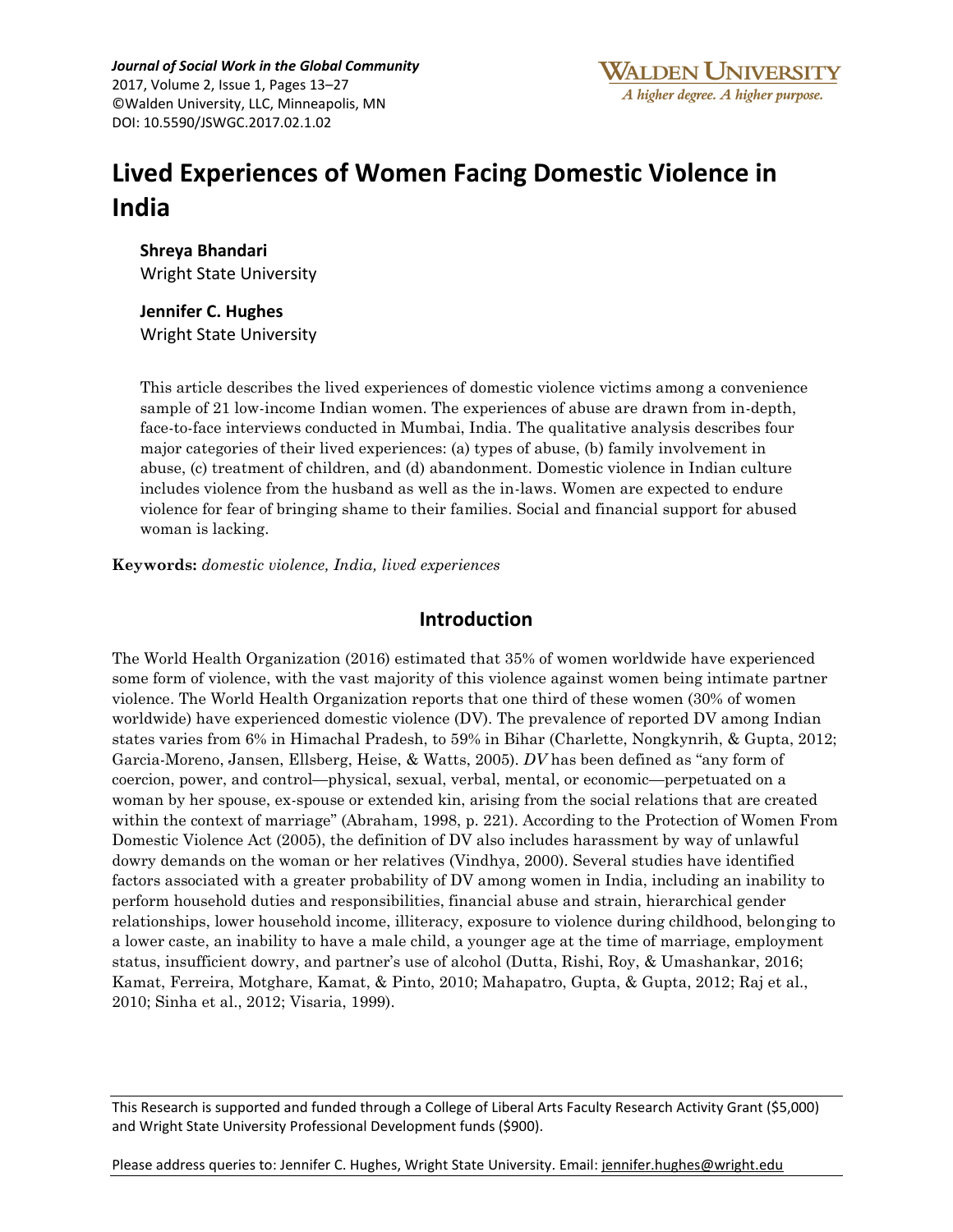## **Culturally Specific Ways in Which Women Experience DV in India**

Culture plays an important role in DV cases in India. Gender roles, in particular, are patriarchal and rigid (Panchanadeswaran & Koverola, 2005). Women tend to be in passive roles whereas men tend to dominate and control relationships. Marriage is considered a sacrosanct union between two families rather than between individuals. In this context, women's primary roles are her marriage and motherhood (Sharma, Pandit, Pathak, & Sharma, 2013). According to Kalokhe et al. (2015), culture plays a role in abusive behaviors. For instance, Indian culture emphasizes the value of childbirth after marriage and especially favors the birth of male children. Therefore, infertility or failure to give birth to a male child may increase women's risk of experiencing DV (Kalokhe et al., 2015). Kalokhe and colleagues also report that cultural beliefs contribute to the perpetration of abuse by in-laws against a daughter-in-law. The husband's family has the right to evict the woman from the marital home for insufficient dowry and to then force her to return to her natal family. In some cases, women experience physical abuse by their in-laws for the same reason (Kalokhe et al., 2015). Thus, strict patriarchal norms, stringent gender roles, societal acceptance of wife beating, gender inequities, and a strong preference for male offspring, among other factors, are associated with rampant DV in India (Dreze & Khera, 2000; Koenig, Stephenson, Ahmed, Jejeebhoy, & Campbell, 2006; Martin et al., 2002).

## **Why This Research Is Important**

The frequency of DV reports in India is growing and has elevated concern for the plight of Indian women to the global level. Despite the alarming levels of DV (Dutta et al., 2016), however, this epidemic has not received sufficient attention by social work researchers (Sujatha, 2014). Most research so far has featured large quantitative studies that focus on the prevalence of DV in India (Begum, Donta, Nair, & Prakasam, 2015; Sabri, Renner, Stockman, Mittal, & Decker, 2014). Such studies fail to give a voice to the unique lived experiences of the women at the heart of the research. Due to the high prevalence of DV in India and the limited understanding of this understudied population, the present study focuses on the lived experiences of women in India who have reported DV using the conceptual framework of the Duluth Power and Control Wheel (see Figure 1). DV is a combination of different tactics that the abuser uses to maintain *power and control* (words at the center of the wheel) over the victim. The diagram portrays the tactics an abusive partner uses to keep the victim in the relationship. Whereas the inside of the wheel consists of subtle, continual behaviors, like using threats and intimidation, the outer circle ring clearly states the various blatant forms of violence. The abusive acts in the outer ring (physical & sexual violence) are explicit, forceful and often intense in nature that reinforce the regular use of other subtle methods of abuse. The types of DV stated in the inner and the outer circle of the wheel are universal in nature and applicable globally (Pence & Paymar, 1993). The study findings actually reinforce the cross-cultural validity of the wheel.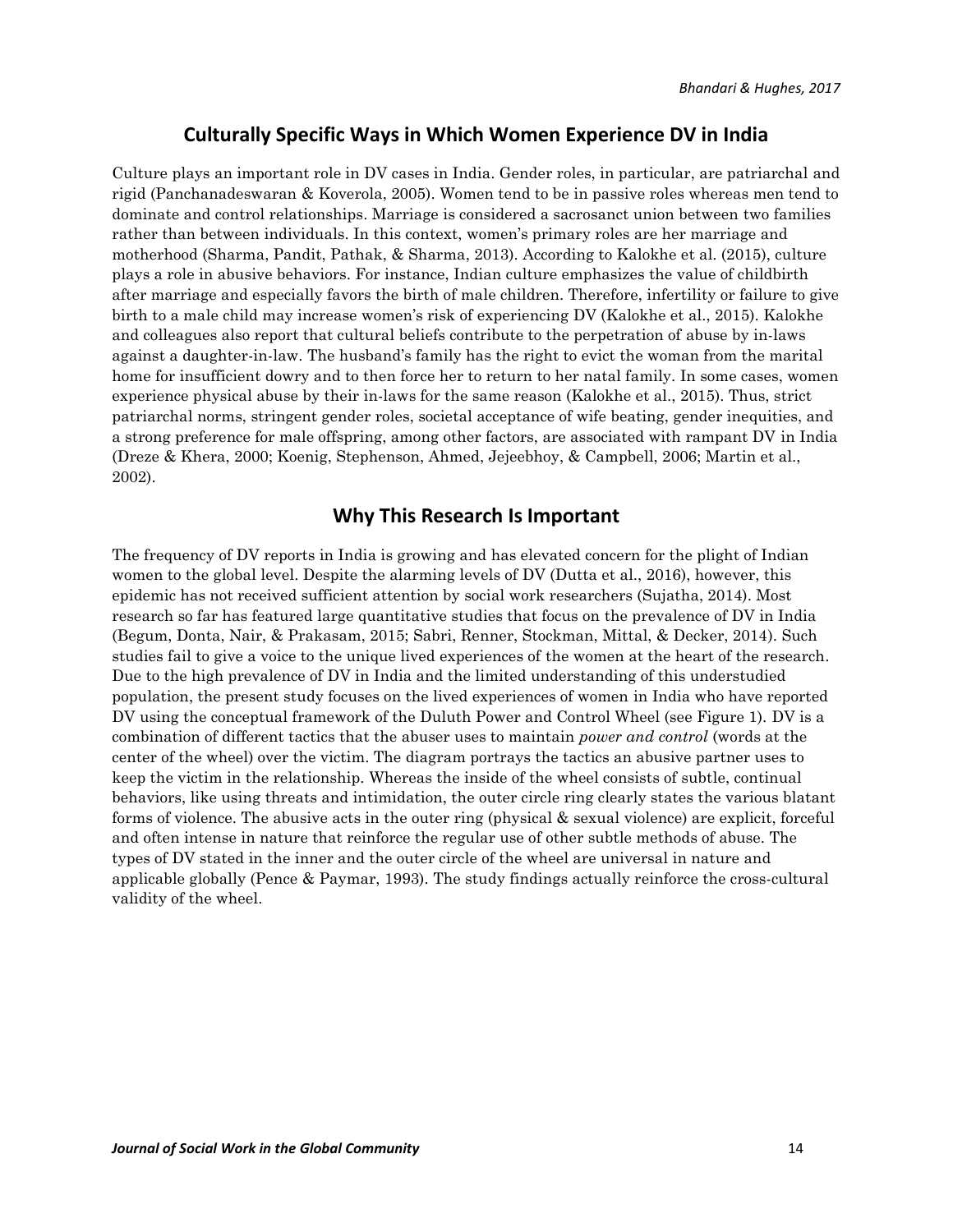

**Figure 1.** *Duluth Power and Control Wheel*

## **Method**

The participants for the current study  $(N = 21)$  were recruited from four community-based organizations that work with survivors of DV in Mumbai, India. One organization was a crisis center located in a peripheral hospital; the other three were community-based women's organizations. To be included in the study, a woman had to have been abused by an intimate partner and then sought help in one of the four agencies serving DV victims. Upon approval from the Institutional Review Board at Wright State University, the staff at each of the four agencies was contacted and asked to review the case files of survivors whom they deemed emotionally able to participate in this research study. After the initial assessment, the staffs of the agencies sought the permission of the women they identified, requesting that they meet the principal investigator (PI) at the corresponding agency. The PI visited each agency and described the study in greater detail to each woman, in a private individual meeting, where the PI read the consent form to her aloud in either Hindi, Marathi, or English, based on the participant's preference. After hearing the explanation of potential risks and the voluntary nature of the study, women who decided to participate signed the informed consent form and completed a one-time, in-depth interview. In cases of women with children, care was taken to leave the children out of the room and out of earshot so the children were not exposed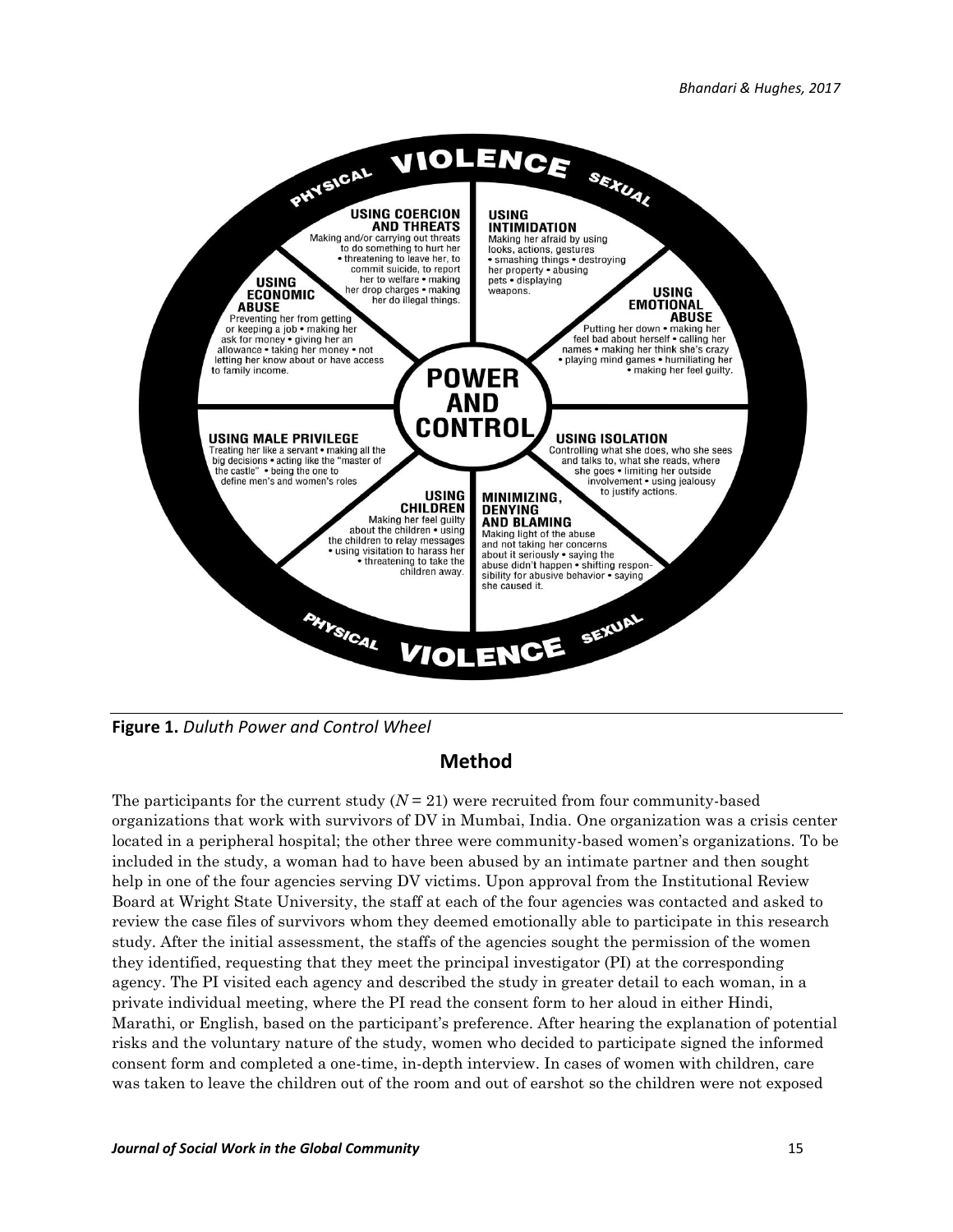to hearing any history of violence. Interviews lasted from 1 to 3 hr. The interviews were audiotaped with the participants' consent and then translated into English and transcribed.

#### **Data Analysis**

The coauthors applied an open-coding strategy defined by Saldana (2016) to identify the lived experiences of Indian women experiencing DV. In practice, this meant that the study's two coauthors divided the interviews, with one of them coding 10 interviews and the other coding 11 interviews. During the initial step of the data analysis process, the authors independently read, interpreted, and coded the data. Then, they independently categorized the codes according to themes. Finally, they jointly discussed the meanings elucidated in the data (Ulin, Robinson, & Tolley, 2005). As the data were coded, jointly discussed themes were compared with independently developed themes and hence emergent coding was utilized as new connections and typologies were uncovered. The final codes were labeled to reflect the full data set (Glaser & Strauss, 1967). The final set of 16 codes was derived using an iterative individual open-coding process followed by consensus.

The 16 codes were as follows:

- 1. Abuse during pregnancy
- 2. Constant back-and-forth between natal and in-laws' families/dropped off or sent to mother's without returning home
- 3. In-laws' involvement in abuse (in-laws' perceptions that household duties were being performed inadequately)
- 4. Different types of abuse—physical, emotional, verbal, sexual, financial, neglect, taunts about looks, insensitivity toward emotional needs, demands for money/gifts from natal home, husband's infidelity, husband listening to parents but not his wife, suspiciousness (of her), public embarrassment (of daughter-in-law), burning wife's and daughter's clothes, threatening to kill older son, accusations about spending
- 5. Neglect of children
- 6. Abuse of children (sexual, physical, and/or emotional)
- 7. Demand for divorce
- 8. Lack of financial maintenance by husband
- 9. Demand for/taking money from natal family
- 10. Financial condition in natal home (difficult to care and provide for kids)
- 11. Social and family pressure to stay in the marriage or woman's attempt to stay married
- 12. Social isolation
- 13. Forced into marriage
- 14. Self-protection and involvement of police and/or hospital
- 15. Cycle of violence
- 16. Advice from others

Next, magnitude coding (Saldana, 2016) was used to assess the frequency of the 16 codes and consolidate the codes under larger categories (see Table 1). Coded material was reorganized as needed so that it best fit the larger theme. For example, "husband listening to parents but not his wife" was moved under the theme "Family involvement in abuse" rather than staying under the larger theme "Different types of abuse." Also, Code 14 (Self-protection and involvement of police and/or hospital) and Code 16 (Advice from others) were not included in the final themes, as they did not appear as frequently as the other codes.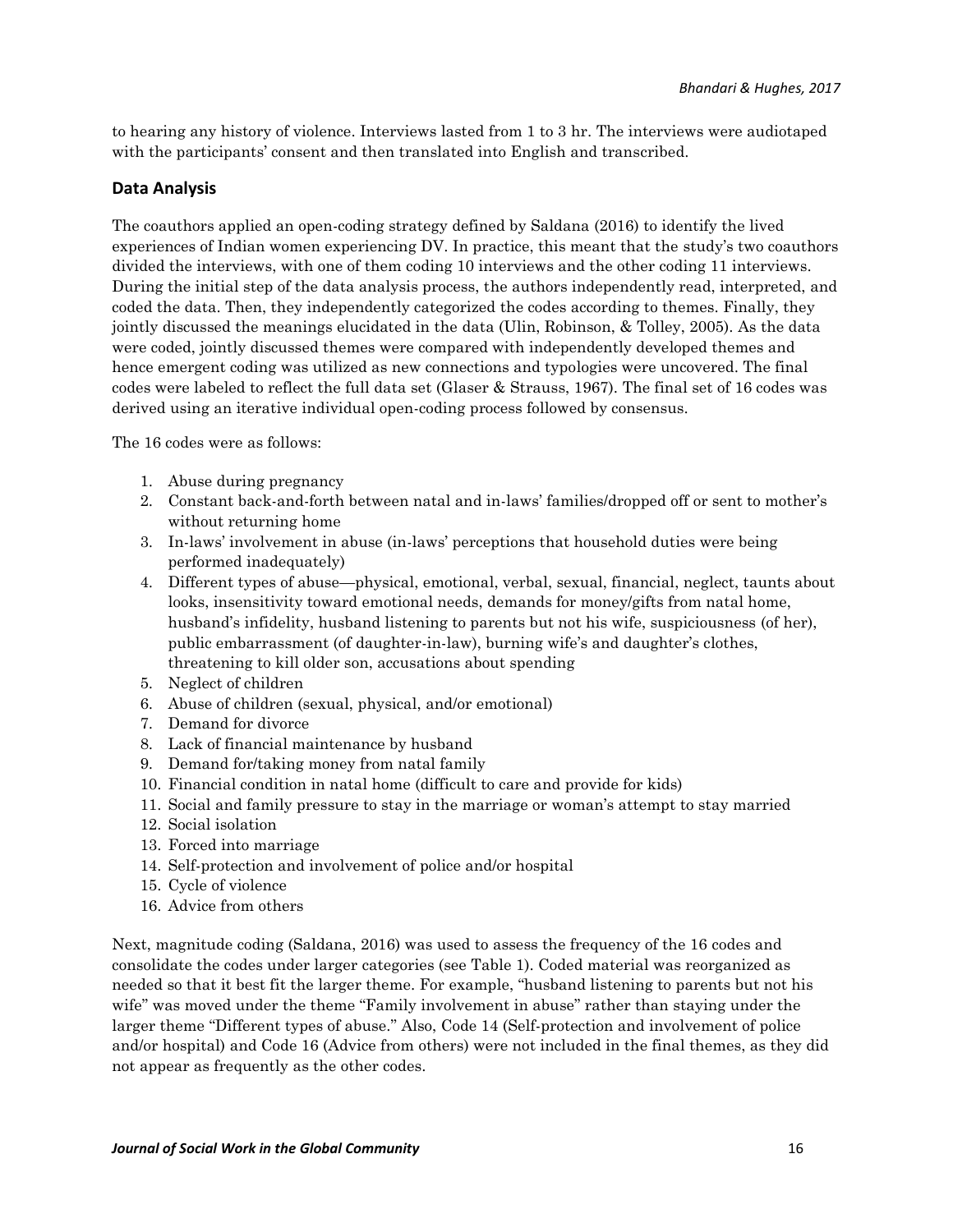| Category       | Coded Data                                                                                                                                                                                   |
|----------------|----------------------------------------------------------------------------------------------------------------------------------------------------------------------------------------------|
| Types of abuse | Abuse during pregnancy                                                                                                                                                                       |
|                | Different types of abuse—physical, emotional, verbal, sexual, financial, taunts                                                                                                              |
|                | about looks, neglect, insensitivity toward emotional needs, demands for                                                                                                                      |
|                | money/gifts from natal home, husband's infidelity, suspiciousness (of her),                                                                                                                  |
|                | public embarrassment (of daughter-in-law), burning wife's and daughter's                                                                                                                     |
|                | clothes, putting salary in the hands of in-laws but still accused of spending                                                                                                                |
|                | money unnecessarily (don't know what she does with the money)                                                                                                                                |
|                | Husband in second marriage—not giving her due maintenance                                                                                                                                    |
|                | Demand for/taking money from natal family                                                                                                                                                    |
|                | Social isolation                                                                                                                                                                             |
|                | Cycle of violence                                                                                                                                                                            |
| Family         | In-laws' involvement in abuse                                                                                                                                                                |
| involvement in |                                                                                                                                                                                              |
| abuse          |                                                                                                                                                                                              |
|                | Household duties—abuse due to not cooking properly                                                                                                                                           |
|                | Husband listening to parents but not to wife                                                                                                                                                 |
|                | Forced into marriage                                                                                                                                                                         |
|                | Social and family pressure to stay in the marriage—woman's attempt to stay in<br>the marriage                                                                                                |
| Treatment of   | Neglect of children                                                                                                                                                                          |
| children       |                                                                                                                                                                                              |
|                | Abuse of children—sexual, physical, and/or emotional                                                                                                                                         |
|                | Financial condition in natal home—difficult to care and provide for kids                                                                                                                     |
| Abandonment    | Constant back-and-forth between natal and in-laws' families/dropped off at (or<br>sent) to mother's place without returning home (in some cases resulted in<br>husband's demand for divorce) |
|                |                                                                                                                                                                                              |

**Table 1.** *Final Categorization of Codes Into Themes*

#### **Results**

#### **Participants**

The mean age of the participants was 31 years. Participants' marital statues included married  $(n = 14)$ , separated  $(n = 5)$ , and widowed  $(n = 2)$ . Fourteen participants (two thirds) reported not living with the abuser; the other seven were still living with the abuser at the time of the interview. The average age of the participants at the time of marriage was 18 years, with a range of 12 to 24 years old. On average, participants had been married for 12 years. The average number of years participants had endured abuse was 9. The majority of participants were employed  $(n = 11)$ ; one third  $(n = 7)$  were unemployed, two were in training or school, and one was retired. Among those employed, jobs included housekeeping, clerical work, cooking, teaching, patient care, and sewing. The average annual income level of participants who worked was 50,000 rupees, whereas the average annual family income was 129,000 rupees. The average level of education among participants was twelfth grade (similar to high school level in the United States). Highest levels of educational achievement ranged from third grade to partial completion of a master's degree. The religious identifications of participants were Hindu ( $n = 13$ ), Buddhist ( $n = 5$ ), Muslim ( $n = 2$ ), and Christian  $(n = 1)$ .

In line with the power and control wheel (see Figure 1) applied to DV studies (Pence & Paymar, 1993), women in the current study described the complex ways in which they were trapped in abusive relationships. The lived experiences described by the abused Indian women fit in four main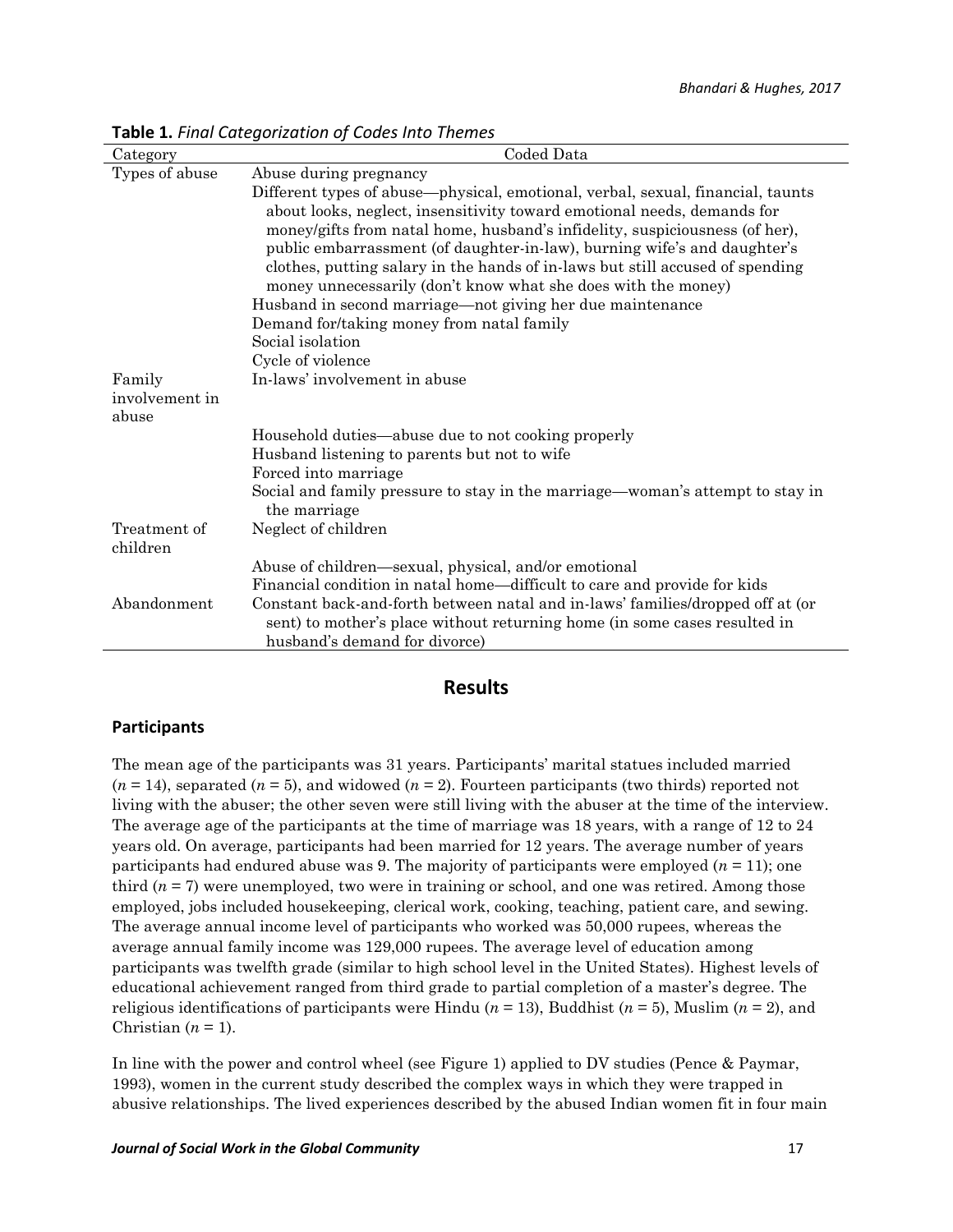categories, as reflected in Table 1: (a) types of abuse, (b) family involvement in abuse, (c) treatment of children, and (d) abandonment.

## **Types of Abuse**

The 21 participants were exposed to many types and combinations of physical, psychological, sexual, and/or financial abuse. Forms of abuse included being hit with objects; being belittled for their looks, for not cooking properly, or for having little or no access to money; and forceful sex. Women also talked about their husbands having an affair, getting a second wife (legal or illegal), and demanding money from the natal family as other types of harassment and abuse. Most women also experienced abuse and neglect during pregnancy. For example, partners were physically abusive and insensitive during pregnancy and/or at the time of labor, did not give his wife enough rest at the time of pregnancy and/or post-partum, and absconded when the baby was born. One participant talked about how her partner's abuse at the time of pregnancy led to her miscarriage:

Abusing is there, and about beating, he has beaten me once or twice. Due to one of the physical fights, I miscarried once. He had beaten me so much that I cried a lot—in that pressure I miscarried. It was so dangerous that there was blood flowing from the cord. (Meghna)<sup>1</sup>

The following comment, made by one of the other participants, shows the insensitivity of the husband and his family after the birth of the baby, who died when only a few days old:

My baby was in the hospital for four days—even I was there for four days. Without informing me they came and took this elder daughter to [place name omitted]. I was in the hospital for four days with my younger daughter. Nobody asked about me and my daughter—not my husband, not my fatherin-law, mother-in-law; nobody asked about us [*crying*]. That baby expired on July 14th. (Radha)

Abuse during pregnancy was not the only form of abuse the women experienced. Another participant shared that, when she questioned her husband's affair, she was beaten more severely. She shared,

I said [to my husband], "Why did you lie to me?" That girl [with whom husband had an affair] told me all. . . . So from that day on, he thrashes me every day; he made living difficult for me. . . . He would start fighting right in the morning and fight 'til it was time to sleep at night. He stopped any physical relation with me. (Sita)

Demanding money and gifts from the natal family was another phenomenon commonly shared by participants. One participant shared,

Like we ask for money—once he asked for 25,000 rupees. . . . He said, "Your daughter has kids and she has to go to farm for work, to avoid this, [to] take a mill for her." For that, he took 15,000 rupees from my mother. (Radhika)

 $\overline{a}$ 

<sup>&</sup>lt;sup>1</sup> Throughout the article, pseudonyms have been used to protect participants' identities.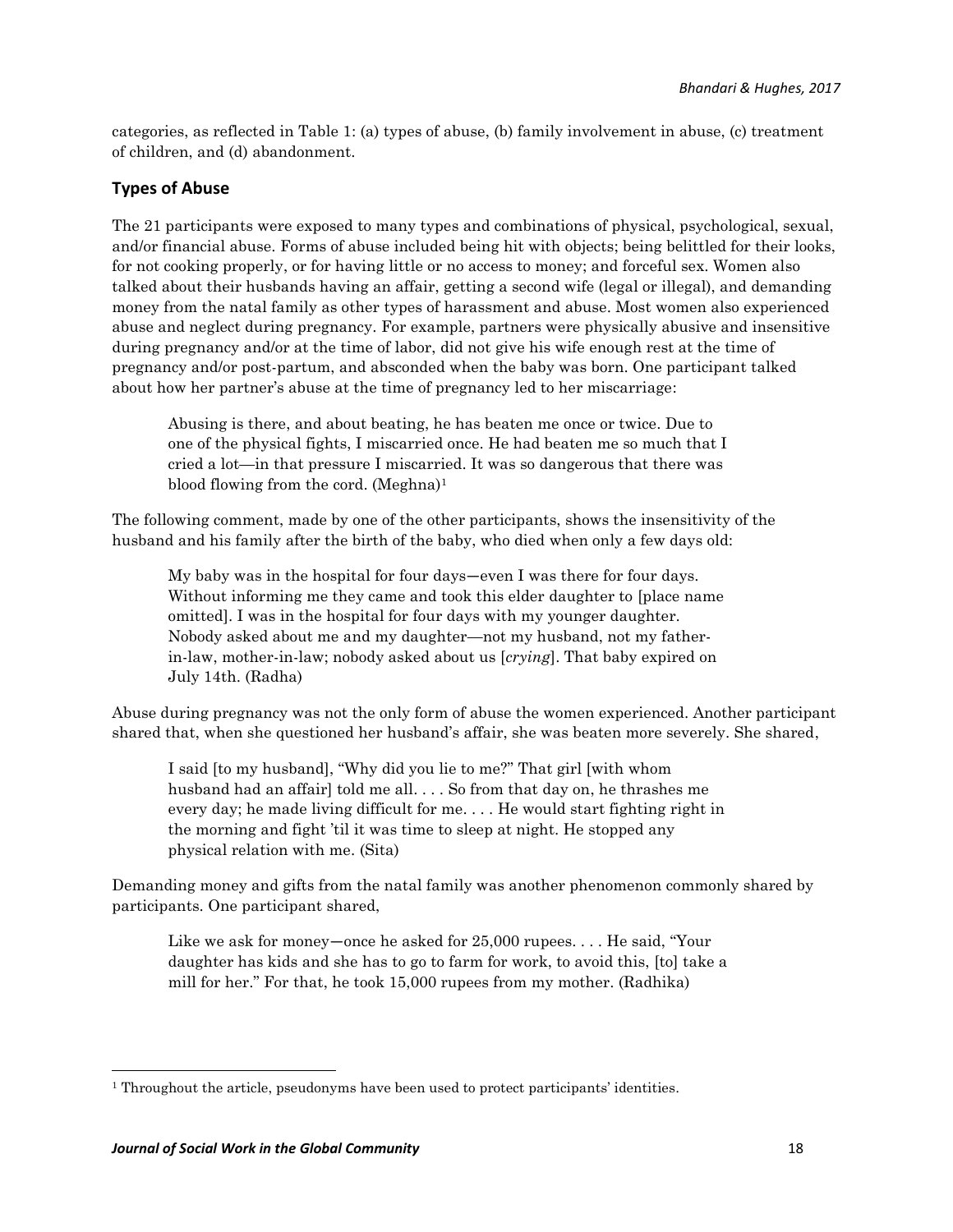Radhika's husband also married another woman without divorcing Radhika, even though it was illegal to do so. Radhika stated,

It's not legal, but the police say, "You bring a proof," means, a photo of [them] both garlanding each other. Now, I don't know in which temple or where this marriage has taken place. He openly lives with that girl. . . . My husband has not given a single month [of] maintenance [support] so far. It's been three years, [and] he has not been bearing my expenses. (Radhika)

Social isolation was another way the women experienced victimization. For instance, Sita spoke of how others lived nearby and were aware of the abuse but ignored her situation: "He used to beat me a lot. No one used to come ever, even though there were so many people around." A few participants discussed a change in their partner's nature after getting married. One participant (Sita again) reported, "He was nice one month before marriage, but after two months of marriage, his real behavior unmasked. He used to drink a lot and beat me badly. They used to blame me for having affairs with others." Another participant, Reena, similarly stated, "After getting married, his nature changed. Within four days he changed—he only wanted hard-working women. His nature was like, 'Get money from home and don't trouble me for anything.' He was good with me only for four days." This participant went on to discuss the cycle of violence that occurred in her marriage:

I still used to think, "Let it go; I can't live with my parents after marriage." In the end, [my] in-laws' home is my home now. So, I used to cry but try to stay [in my marriage], but it was too much trouble for me. So, I would inform my parents of this, and my brother would take me back. I used to think that he would calm down and forget his anger in four days and would behave properly again. After going back, there was the same trouble after two days: always beating [me], not giving [enough] food to eat, and continuously doubting my character. (Reena)

#### **Family Involvement in Abuse**

The intimate partners were not the only ones involved in the abuse; in most cases, the in-laws also abused the women (their daughters-in-law). Women in the current study lived with their in-laws. Differences in daily routines and in cooking and cleaning styles were common causes of conflict between mothers-in-law and daughters-in-law. These differences led to several episodes of physical and verbal abuse.

In most cases, the husband was an accomplice in the conflict or a bystander who gave no support to his wife. If the conflict arose while the husband was at work, he would believe his family's version of the story instead of his wife's. The following comment by one participant shows how she was taunted for these lifestyle differences:

He lives in a village and we live in city area. Our lifestyle is different from theirs. I didn't know the lifestyle of villages. They stop me from doing anything and everything. They question me about even very petty things like, "Why do you walk like this?" "Why do you eat this?" [and] "Why do you drink this?" (Rama)

Another participant shared an example of a physically abusive mother-in-law. This participant's husband would abuse her on the basis of what the mother-in-law said. She reported,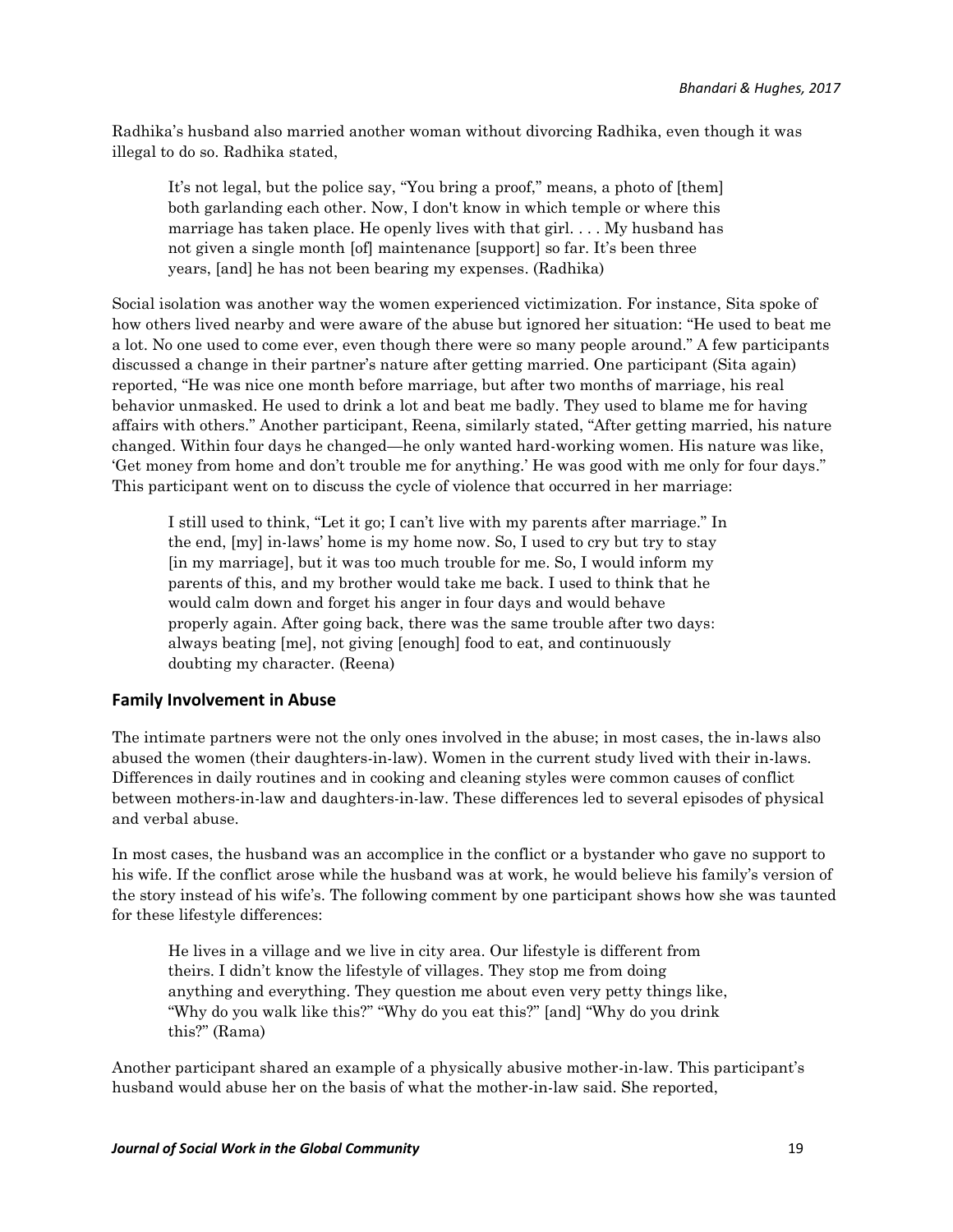Yes, mother-in-law also beats me . . . holding my hair, twisting my hand backwards, kicking and punching, hitting on the head . . . on a simple thing, my mother-in-law would tell him something, and then he would beat me up. (Radhika).

Another participant shared an experience in which her father-in-law became physically abusive toward her:

I never answer back, but that day I became angry. My father-in-law left [from] bathing, came inside the room, and thrashed me so badly for such a trivial thing. He pulled my hair and thrashed [me] in public. My husband, mother-in-law, and sister-in-law were standing and watching, and my fatherin-law used very bad language on me. I never heard them [those words] before. (Sita)

Women were taunted for several reasons, including for not cooking properly. A participant shared,

When I used to cook food, my mother-in-law would say, "Something is pungent. Use less salt on that. She would call me names and assault me. And when [my] husband had gone out, [my] brother-in-law used to come running at me to beat me. [My] mother-in-law also used to beat me. (Anna)

Most participants also complained that their husband would not believe their version of what had occurred. Radhika shared, "He mostly listens to my mother-in-law. He doesn't use his brain. For everything, he listens to his mother. He would do as his mother told him. My husband is like that."

In addition to in-laws' roles in abuse, the natal families also contributed—in some cases, abusing the women even before they got married. One participant shared that she wanted to finish her education and not get married, but her parents forced her to marry:

I said, in my mind, I did not want this marriage, and my marriage also took place very early. I was studying in school. I did not even appear for a math paper [exam] in the school. They let me continue my education 'til seventh [grade] standard and then immediately married me. . . . What I said to Papa [was this]: "Papa, there is one month until my marriage. I don't want to get married. I don't like that boy. I don't want to get married. I want to complete my education." (Anna)

Participants experienced a lot of social pressure to reconcile with their abusive husband, return to the in-laws' home, and stay in the marriage. Participants felt this pressure from both their natal family as well as the abuser's family. One participant reported,

So, I thought, "Even if I go to my mother's place she would keep me for four days, [but] my brother and brother-in-law are also there. They'd also say that a woman earns respect only when she lives in her husband's house, not in her parent's house. . . . I have to go where my husband is. That is my true home." Why does this happen with women? I don't understand that. If [your] husband tortures you, where can you go? She can neither live with your husband nor go to your mother's place. What can a woman do? There are orphanages for women, but what will you do there? That is also of no help. I hear that all sorts of bad things happen there.... Sometimes I sit and think: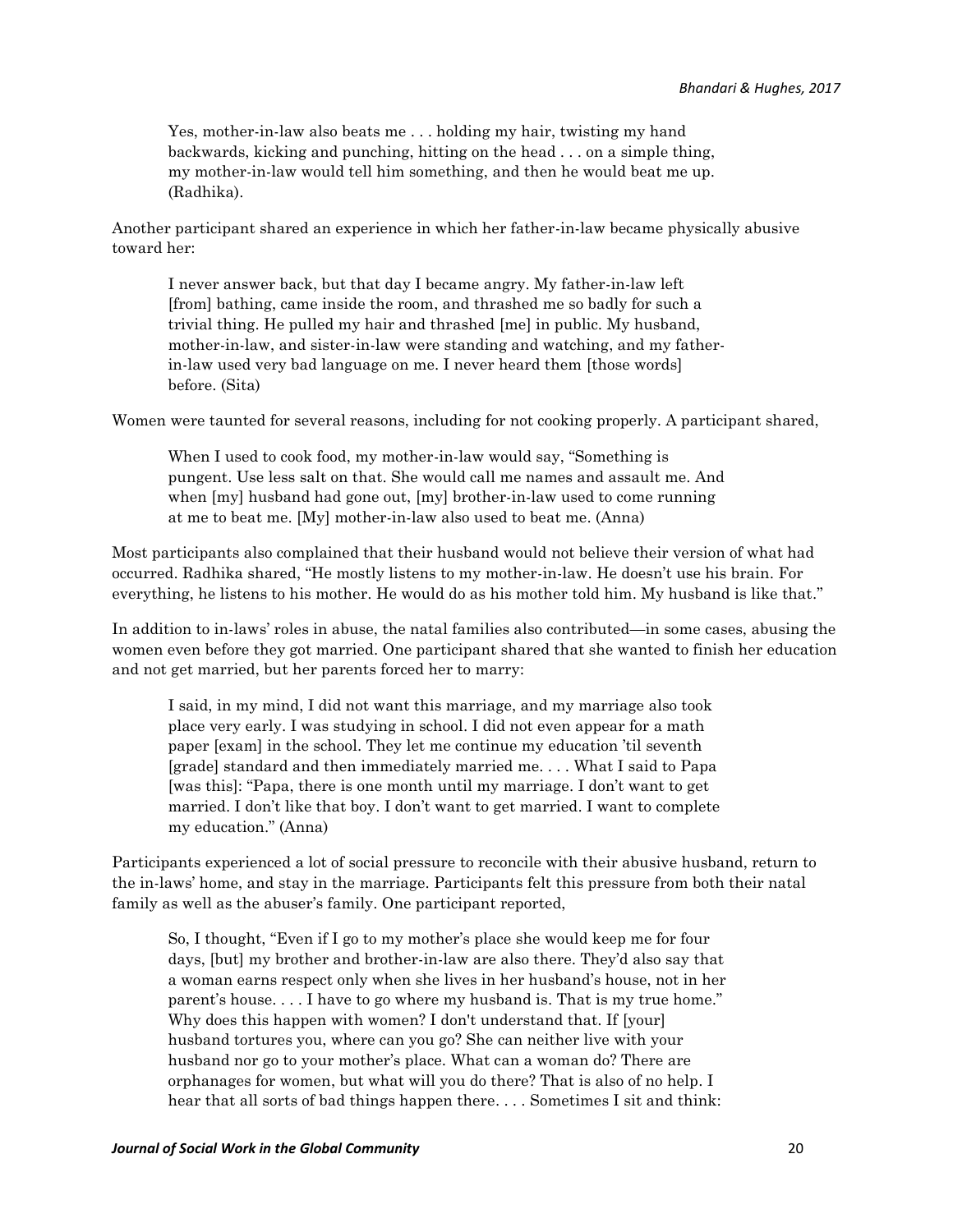"Where should I go? I can't live with my husband—he beats me—but if I go to my mother, my brother and his wife would object. So where can I go?" (Nazia)

Sometimes the pressure to reconcile with the abusive husband was for the sake of their children. In several cases, women caved to this pressure. For example, the following participant shared how she was told that her husband could provide a house and fatherly love, which she was incapable of providing for their son:

My parents . . . said that a husband is a husband. "You're young now," [they said]. "What will you do alone? What else can you do in the future? Can you provide a house for your son, or paternal love? . . . at least he [your husband] will get a house and a secure future." So, I accepted him. (Sita)

#### **Treatment of Children**

The participants described the various ways in which the abuse affected their children. These effects included abuse and/or neglect of the children or the children being used by their parents as pawns. In some cases, the children were allowed to leave with their mothers and go to a safe place (in most cases with the natal family), but in some situations, they were not allowed to do so. In such cases, the children were used as tools to harass and threaten the women. Women also complained about their abusive husbands being sexually abusive toward other girls in the extended family. Such abuse prompted these women to move out of the home for fear of what the abusive husband might do to their own daughters. The following comment by one of the participants highlights this concern:

He was trying to misbehave with his sister's daughter and then again with his brother's daughter. . . . He would try to be sexual with any and all women. . . . When I saw that he was trying to do the same thing with his own daughter from [his] first wife, I raised my voice. He hit me very badly. How much can I tolerate? . . . It'd be better if I take my daughter away from such a wolf, [to] work and [be able to] feed her. (Razia)

The following example reveals one daughter's suicidal thoughts related to physical abuse she endured at the hands of her father. The mother described one situation:

Once I came back. . . . There was a big box of steel, which he threw on her [the daughter's] leg. It hurt my daughter and blood came out. She cried a lot. Later she told me that she would kill herself. I said to her, "I gave birth to you. I raised you with so much difficulty. How could you say you will kill yourself? I did not bear you so you could kill yourself." She said, "No, father beats me, and no one is there to stop him or say something to him. So, it's better to die than to bear all this." (Bindu)

There were several cases of sheer lack of responsibility by the husband. For example, one husband would not provide for his family financially, refusing to pay either for household expenses or for food:

Rice or wheat is so expensive; pulses [food] are so expensive; then there are other expenses also. Children want to eat something. They are kids. They see something and want to have it. So how would I meet the expenses when he doesn't work? Only when you work can you meet the expenses [and] run your household. When you don't work, there is always going to be a shortage. (Nazia)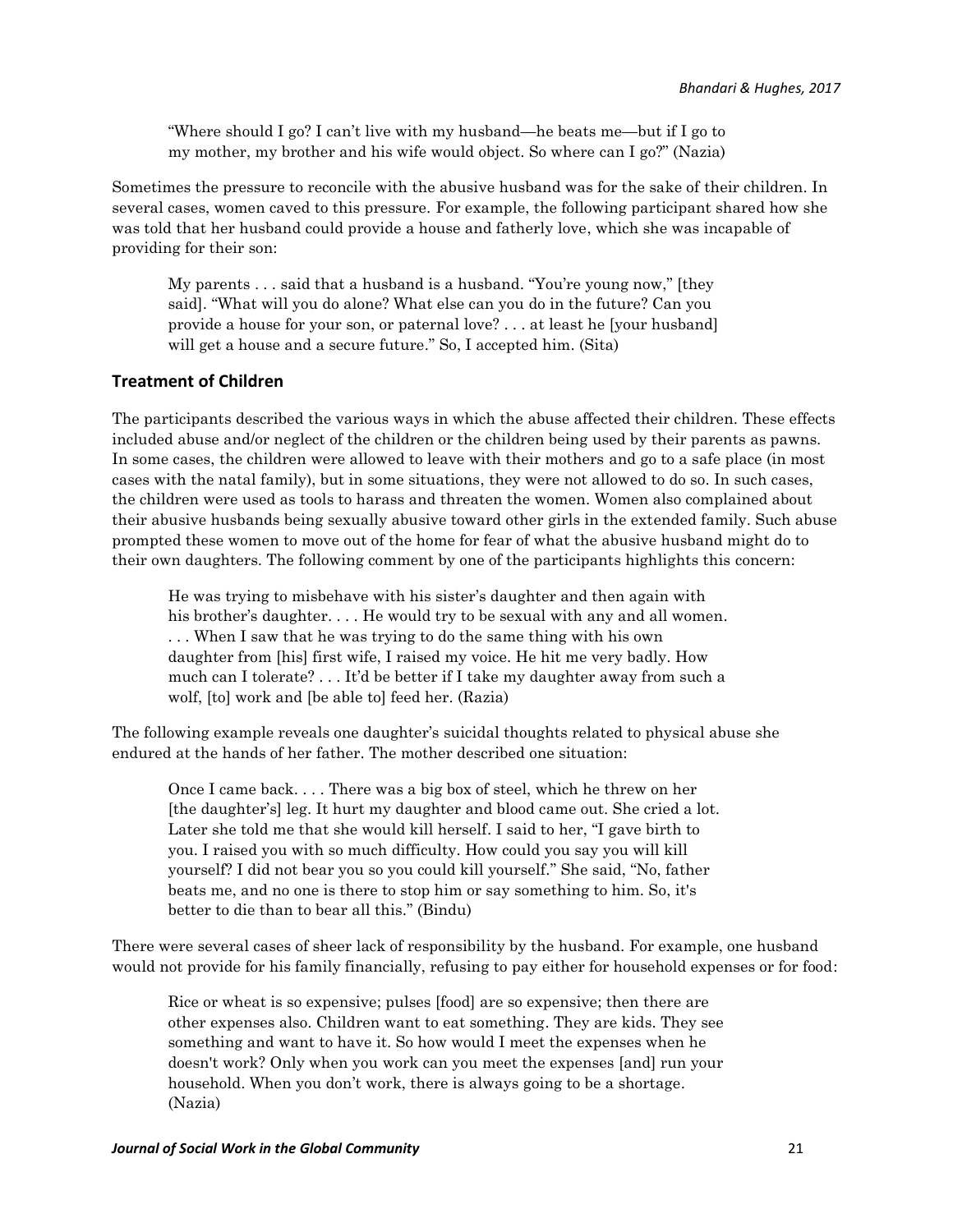In some cases, the abusive husband did not even bother to buy simple things, like a snack for his son, instead placing the entire responsibility for the children on his wife. One participant, Radhika, reported, "He does not buy a single thing for me. When he comes here in the court on a date, he doesn't even give a box of biscuits [cookies] to my son. I have to take care of everything." It was not just a lack of financial responsibility for the children. In some cases, the children were used as a means to threaten the woman. The following comment illustrates this type of threat:

He would pressurize me, [saying], "If you say [that] I have beaten you up or [that] I have branded you—if you said something, then afterward, we [husband and in-laws] would kill your son." They would threaten like that. That's why they have kept my older son with them so that I don't say anything anywhere. They threaten me by holding my older son for ransom. "We would kill him. We would give him poison." He is a small kid [and] it's a village over there. People throw medicine bottles anywhere. They would make him drink it and say, "He must have picked [up] a bottle from somewhere and put it to [his] mouth." They threaten me like this, and so I want to bring my older son over here [in-law's home]. (Radhika)

Because of threats like these, the protection and safety of children played a key role in women's decisions about whether to say in (or return to) their abusive marriages.

#### **Back and Forth and Abandonment**

Most women in the current study described how they had to constantly move back and forth between their natal home and their in-laws' home, sometimes for months or even years. In certain cases, the DV in the marital home was so severe that the woman had to look for an opportunity when nobody was watching to call her natal family to come rescue her. The process of negotiation would involve the woman receiving social pressure from the husband and husband's family to do as they desired. In most cases, the woman's parents, brother(s), and/or extended family got involved. In several other cases, the woman was cajoled and dropped off at the natal home with the promise that she would be picked up in a few days to return to the marital home. In some cases, but not all, the children were dropped off with her. In these cases, the promise was not kept—the women were never allowed back into the marital home. The husband would abscond or in some cases even serve her a divorce notice so that he could legally get a new wife.

One of the participants (Rama) shared an experience in which it was implied that she was not intelligent enough to be a daughter-in-law in her husband's family. She explained, "He says we don't want a daughter-in-law like you; [he says] we want an intelligent bride who can take care of the family and the house, even though I used to do everything for them." Another participant shared how her husband promised she could live separately from her in-laws, but instead was dumped at her parents' home, only to find that they did not want her anymore.

So now I have had enough. He brought me here [to my own family] on the pretext of staying apart from his parents. He told me, "My parents torture you, so come with me. We will stay away from them separately." How would I know that he'd leave me in my parents' house? . . . [H]e convinced me that we're going to live separately, but he fooled me and left me. He didn't stay at my house lest my parents should talk to him. Now what to do? (Naina)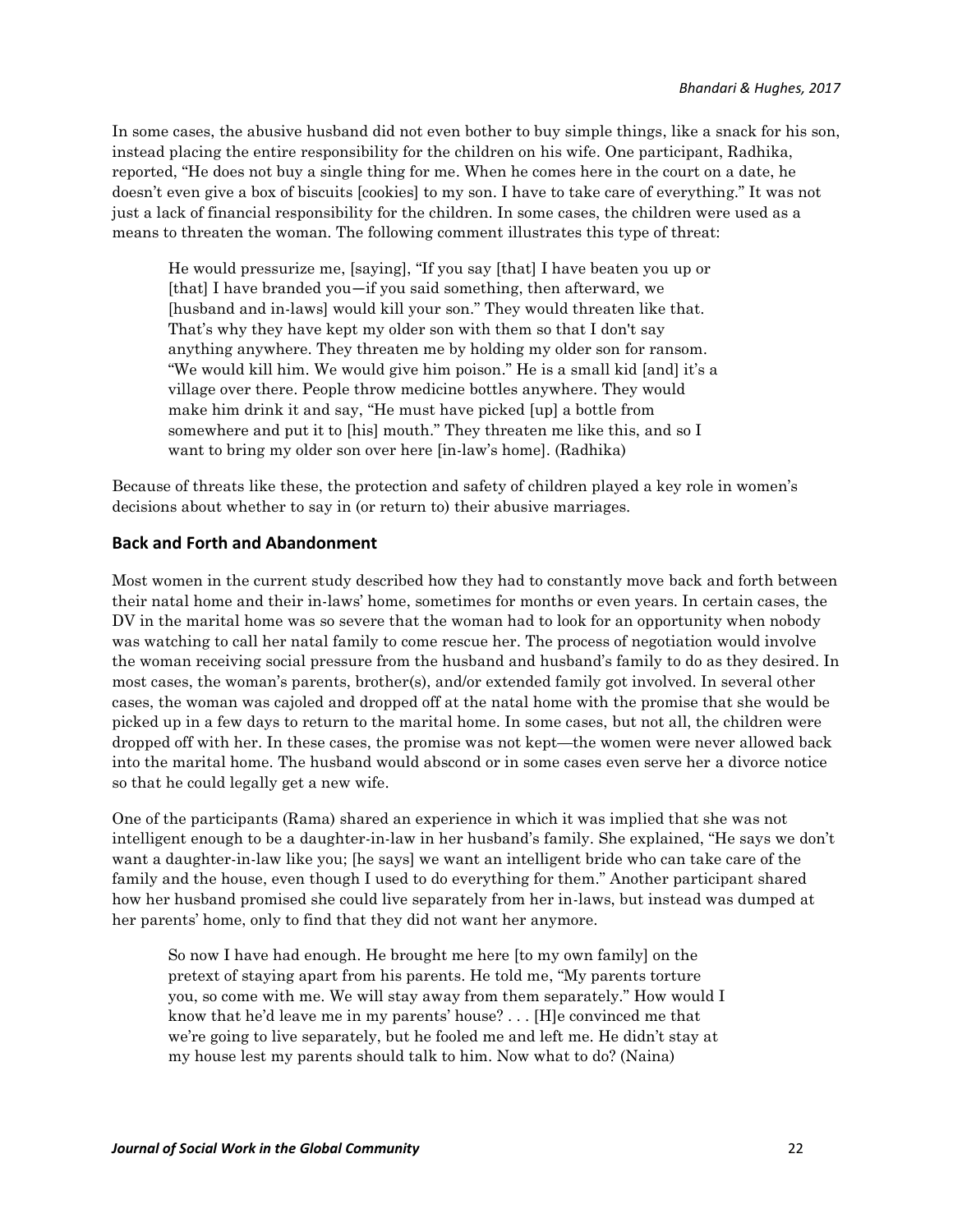Women went back and forth for several weeks, months, or even years between their natal home and their in-laws' home. The following example sheds light on this phenomenon:

Yes, it's going on [and on] like this. . . . I would have lived there [at the marital home] only for eleven months since I got married. The rest of the days I have lived here [at my natal home] only. They [in-laws] would take me there only for their work. When their work is done, they [in-laws] would assault me again and send me back. After only four months they [in-laws] would send me. After only two months they [in-laws] would send me here [natal home]. (Anna)

Another participant, who was sent to her natal home, and had been living there for the past 6 months, shared how her husband was demanding divorce.

Now he says that he wants to divorce me. "I am not sure," his family members are saying. They don't let me talk to him. I also want to ask him for sure whether he actually wants divorce. His family says: "He is not your husband. You are not allowed to talk to him." (Naina)

In this manner, women constantly bounced between their natal and marital (or in-laws') homes, often finding themselves at the hub of conflict among and between the families. On several occasions, the abused women were subject to the whims of her husband and/or in-laws, and did not have a real voice in the decision-making.

## **Discussion**

This study had several limitations. The small convenience sample of participants was drawn from community-based organizations in the city of Mumbai. Thus, generalizing the results to other populations without similar contextual factors (e.g., urban, low-income backgrounds) is limited. The interviews were conducted in two different regional languages and later transcribed and translated into English. There is a possibility that specific meanings of terms or phrases may have been lost in translation.

Nevertheless, this study is an important contribution to the scant literature on low-income women experiencing DV in urban India. Families arrange most marriages in the Indian society. Thus, a marriage is not simply between two individuals but between two families. For couples marrying, social status and/or class (caste in the case of Hindus, denomination in the case of other religions) is much more important than the ideal of two individuals falling in love. In the Hindu religion, when a woman gets married, it is common for the bride's family to provide dowry to the groom's family. This practice continues throughout the couple's married life, especially at the time of major holidays (festivals). Also, after marriage, women are considered a part of the in-laws' household and are at the bottom of the familial ladder. Abuse may be perpetrated not only by husbands, but also by both male and female in-laws (Adam, 2001; Anitha, 2011; Gill, 2004; Guruge & Humphreys, 2009; Guruge, Khanlou, & Gastaldo, 2010; Mason et al., 2008; Mehrotra, 1999; Raj, Livramento, Santana, Gupta, & Silverman, 2006). The findings in our study demonstrate several situations in which family members were involved in DV. Abuse by the mother-in-law in particular was in line with research reported in other studies (Rew, Gangoli, & Gill, 2013) and may be attributed, in part, to a female hierarchy centered on generation, and to the fact that she is the mother of a son. Women in this environment do not bond with one another, rather, a pecking order may become established, with the mother-inlaw assuming the highest position of influence and entitlement among the women in the family, and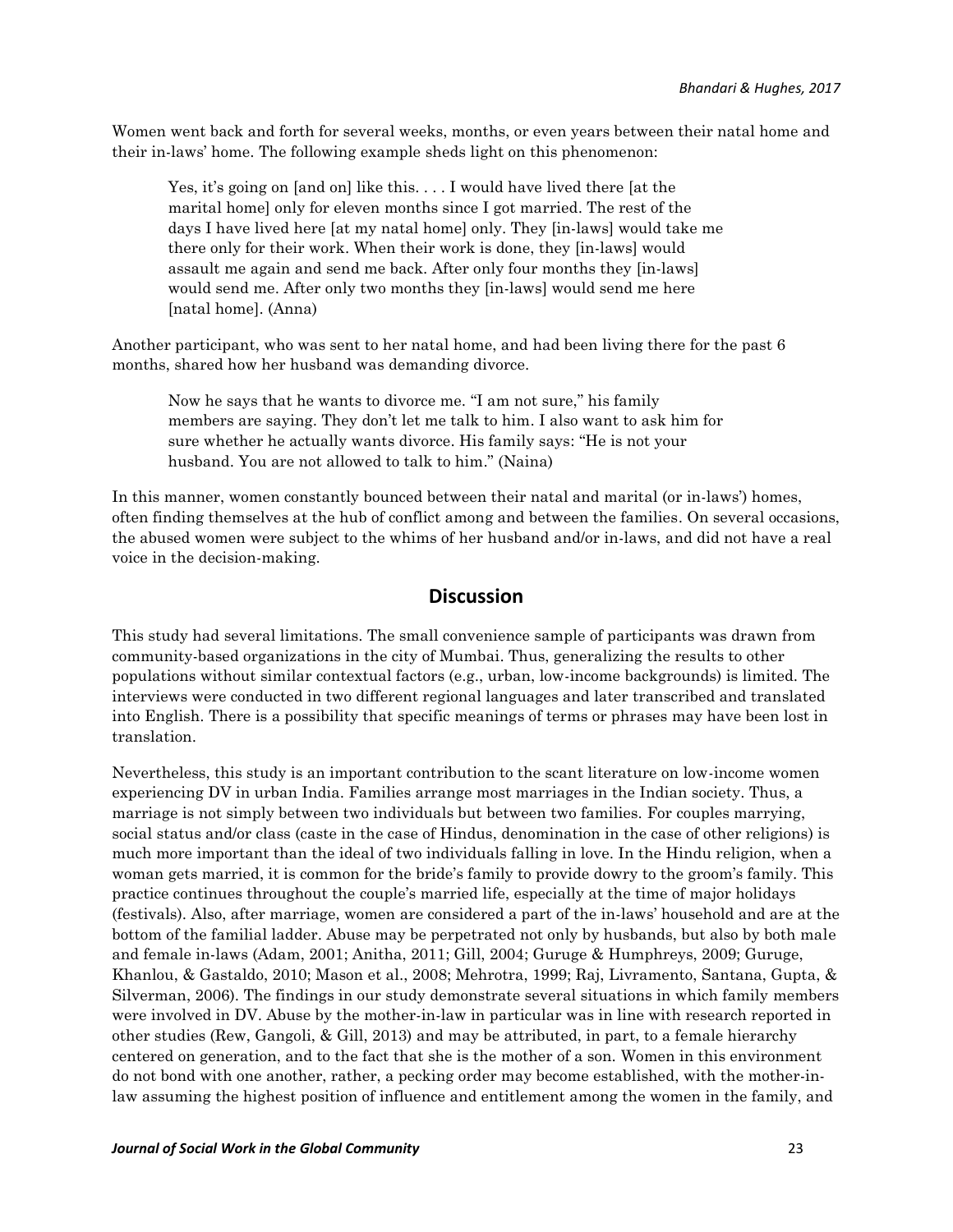the daughter-in-law with the least (Raj et al., 2006). Moreover, abuse perpetrated by in-laws is in line with the Indian culture's patriarchal beliefs and traditional ideologies involving female inferiority. In most cases, women (both in India and other parts of the world) gain status by giving birth to a male child.

Due to the cultural norm that the husband is the only source of security, divorce or separation is not considered a feasible option for women, who are thus pressured to reconcile with an abusive husband (Goel, 2005). In addition to the stigmatization of divorce in the culture, children play a huge role in women's marital and life decisions. In the current study, children were the driving force behind women's decisions to either stay in or leave the abusive home. The urge to protect their children was some women's impetus for either separating from or reconciling with the abusive husband. Leaving or staying in the abusive relationship for the sake of protecting the children is in line with other research on abused women conducted in the United States (Bhandari, Bullock, Anderson, Danis, & Sharps, 2011).

A unique finding of this study was abandonment by husbands. Although there is some documentation of abandonment in transnational marriages in India (Bajpai, 2013), the current study indicates that domestic marriage abandonment is also a huge problem. Women were sent to their natal homes on some pretext, and then the husband either absconded from the marriage or served the woman with a divorce notice. For women, the stigmatization of accessing the legal system, the long tedious process of court orders, and an utter lack of financial means, left abused women in helpless situations. Culturally, abandonment or serving a divorce notice defames the woman and her family. In Indian culture, a woman's identity is derived primarily from marriage and motherhood; therefore, a woman without a husband is treated as an incomplete person. Furthermore, a divorced woman and/or single mother is perceived as having failed in the role of wife and mother, regardless of the conduct of her partner (Dasgupta & Warrier, 1996). This cultural perception leads to multiple disadvantages for women in India. On the one hand, abandonment by her husband, separation, and/or divorce are generally seen as evidence that the woman did something wrong or is flawed in some way. On the other hand, this perception leads to the woman's disadvantage in her natal home. Because the natal home is now the home of her brother's wife and their children, she may receive direct or indirect messages that she is unwanted there, too. Moreover, a divorced woman is shunned when she participates in holy events or celebrations (particularly weddings) for fear that she may bring bad luck (Ayyub, 2000). These cultural pressures, coming from all sides, leave abused women with very little choice in their lives, and thus, their best recourse is usually to force themselves to try to reconcile with abusive husbands.

#### **Implications for Social Work**

Taken together, the findings provide a direction for social workers working with abused women in community organizations in India. A multipronged approach needs to be adopted so women are not stigmatized, ashamed, or blamed for disclosing abuse. Social workers need to educate, train and sensitize the systems both at a formal level like health care, police, and courts and at an informal level like friends and families to respond to violence among women. Community organizations like Center for Enquiry Into Health and Allied Themes are already conducting state- and national-level trainings with health care providers, community abused volunteers, government officials and nongovernmental organizations on how to respond to DV. Such trainings need to be replicated at a much larger scale. Social workers need to be involved in raising awareness about DV in the community so that community members, including friends and family, facilitate the victims accessing services rather than stigmatizing them. Social workers should also undertake policy level advocacy for women who are abandoned by their husbands to help obtain victim compensation for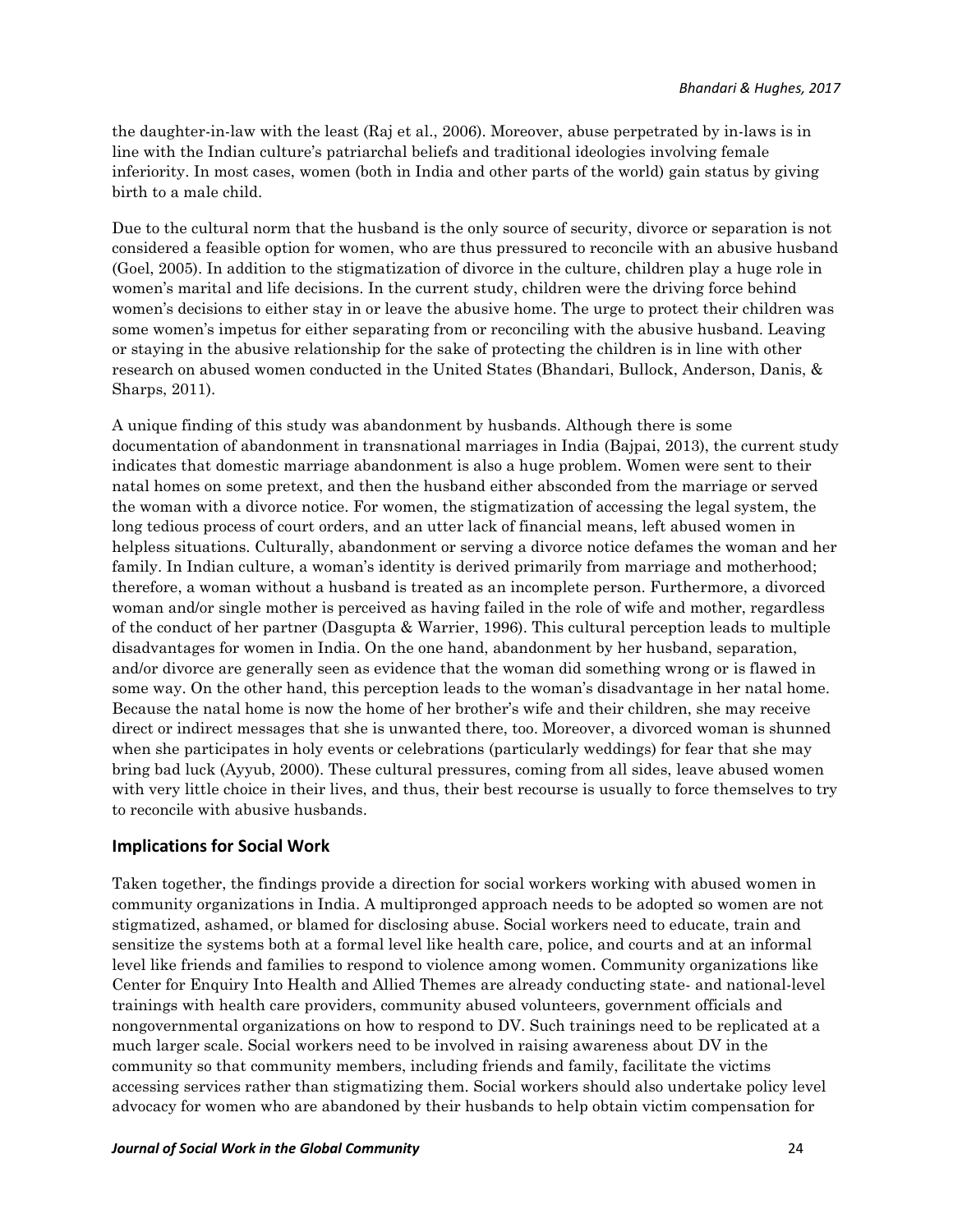damages. Victims in most cases are left to fend for themselves and their children. Finally, changing attitudes and levels of stigma towards women needs to be inculcated in all children from a young age.

#### **Conclusion**

DV in the Indian context is unique, as it is perpetrated not only by the intimate partners, but also by the in-laws. Abandonment by the husband is a real problem, and separation or divorce is heavily stigmatized in the society. A woman experiencing DV tends to seek help from her natal family or from community organizations to bring pressure on her husband to stop abusing her and her children. If these sources of help do not seem effective, the women may seek legal recourse as a last resort. In general, women are expected to endure violence for long periods of their lives for fear of bringing shame on their families and/or because of a lack of social and financial support independent of her husband. Future research could identify culturally acceptable ways to bring independence and financial strength to victims of DV.

## **References**

- Abraham, M. (1998). Speaking the unspeakable: Marital violence against South Asian immigrant women in the United States. *Indian Journal of Gender Studies, 5*, 215–241. doi:10.1177/097152159800500204
- Adam, N. M. (2001). Domestic violence against women within immigrant Indian and Pakistani communities in the United States. *Dissertation Abstracts International: Section A: Humanities & Social Sciences*, *61*, 45–47.
- Anitha, S. (2011). Legislating gender inequalities: The nature and patterns of domestic violence experienced by South Asian women with insecure immigration status in the United Kingdom. *Violence Against Women*, *17*, 1260–1285. doi:10.1177/1077801211424571
- Ayyub, R. (2000). Domestic violence in the South Asian Muslim immigrant population in the United States. *Journal of Social Distress and the Homeless, 9*, 237–248. doi:10.1023/A:1009412119016
- Bajpai, A. (2013). Across the high seas: Abuse, desertion, and violence in transnational marriage in India. *Violence against Women, 9*, 1246–1262. doi:10.1177/1077801213506283
- Begum, S., Donta, B., Nair, S., & Prakasam, C. P. (2015). Socio-demographic factors associated with domestic violence in urban slums, Mumbai, Maharahstra, India. *Indian Journal of Medical Research, 141*, 783–788. doi:10.4103/0971-5916.160701
- Bhandari, S., Bullock, L., Anderson, K., Danis, F., & Sharps, P. (2011). Pregnancy and intimate partner violence: How do rural, low-income women cope? *Health Care for Women International, 32*, 833–854.
- Charlette, S. L., Nongkynrih, B., & Gupta, S. K. (2012). Domestic violence in India: Need for public health action. *Indian Journal of Public Health, 56*, 140–145.
- Dasgupta, S. D., & Warrier, S. (1996). In the footsteps of "Arundhati": Asian Indian women's experience of violence in the United States. *Violence Against Women, 2*, 238–259.
- Dreze, J., & Khera, R. (2000). Crime, gender, and society in India: Insights from homicide data. *Population and Development Review*, *26*, 335–352.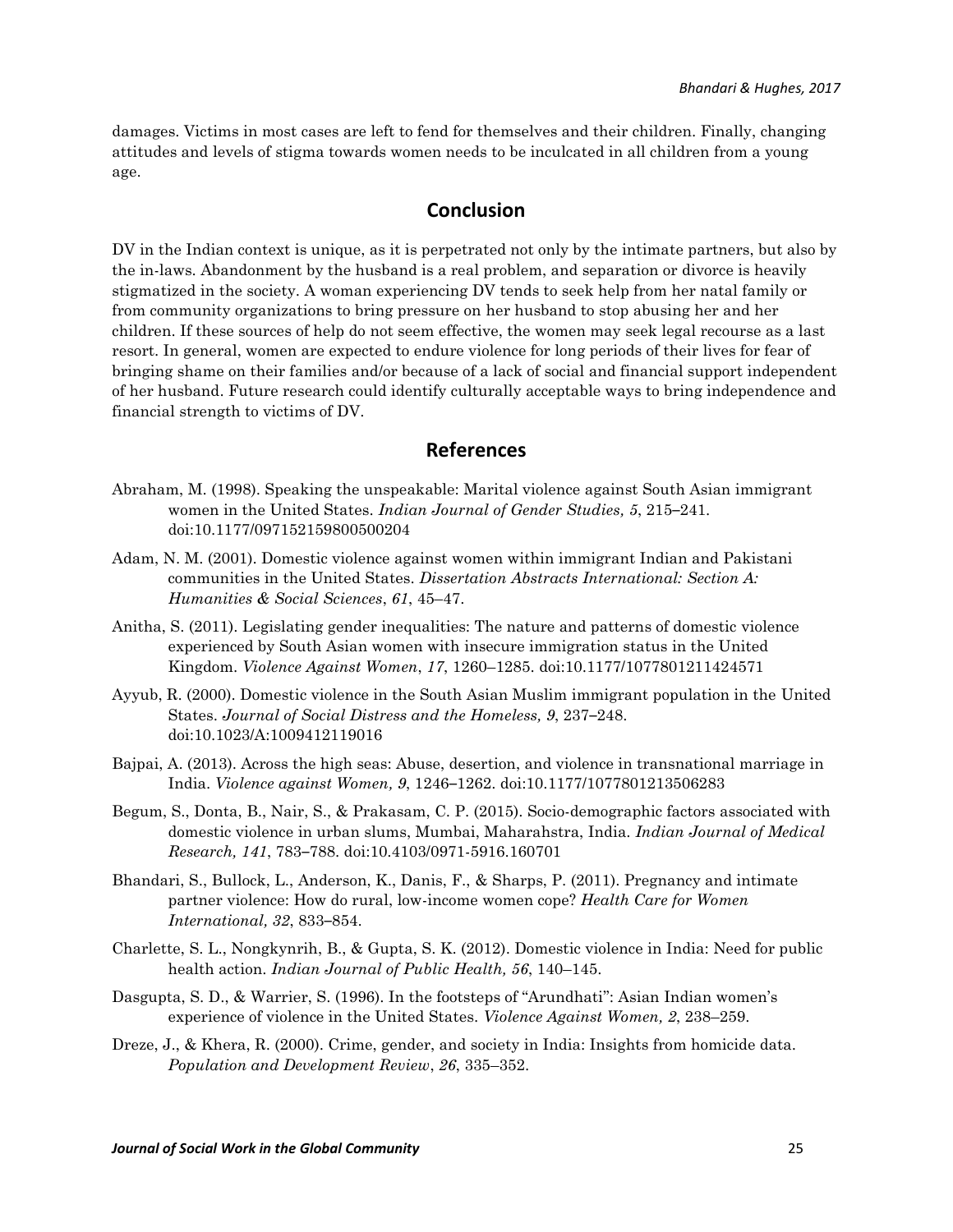- Dutta, N., Rishi, M., Roy, S., & Umashankar, V. (2016). Risk factors for domestic violence: An empirical analysis for Indian states. *The Journal of Developing Areas, 50*, 242–259.
- Garcia-Moreno, C., Jansen, H. A. F. M., Ellsberg, M., Heise, L., & Watts, C. (2005). *WHO multicountry study on women's health and domestic violence against women.* Retrieved from http://www.who.int/gender/violence/who\_multicountry\_study/en
- Gill, A. (2004). Voicing the silent fear: South Asian women's experiences of domestic violence. *The Howard Journal of Criminal Justice*, *43*, 465–483. doi:10.1111/j.1468-2311.2004.00343
- Glaser, B., & Strauss, A. (1967). *Discovery of grounded theory.* Hawthorne, NY: Aldine.
- Goel, R. (2005). Sita's trousseau: Restorative justice, domestic violence, and South Asian culture. *Violence Against Women, 11*, 639–665. doi:10.1177/1077801205274522
- Guruge, S., & Humphreys, J. (2009). Barriers affecting access to and use of formal social supports among abused immigrant women. *Canadian Journal of Nursing Research*, *41*, 64–84.
- Guruge, S., Khanlou, N., & Gastaldo, D. (2010). Intimate male partner violence in the migration process: Intersections of gender, race and class. *Journal of Advanced Nursing, 66*, 103–113. doi:10.1111/j.1365-2009.05184.x
- Kalokhe, A., Potdar, R., Stephenson, R., Dunkle, K., Paranjap, A., del Rio, C., & Sahay, S. (2015). How well does the World Health Organization definition of domestic violence work for India? *Plos One, 10*, e0120909. doi:10.1371/journal.pone.0120909
- Kamat, U., Ferreira, A. M., Motghare, D. D., Kamat, N., & Pinto, N. R. (2010). A cross-sectional study of physical spousal violence against women in Goa. *Healthline, 1,* 34–40.
- Koenig, M. A., Stephenson, R., Ahmed, S., Jejeebhoy, S. J., & Campbell, J. C. (2006). Individual and contextual determinants of domestic violence in North India. *American Journal of Public Health*, *96*, 132–138. doi:10.2105/AJPH.2004.050872
- Mahapatro, M., Gupta, R. N., & Gupta, V. (2012). The risk factor of domestic violence in India. *Indian Journal of Community Medicine, 37*, 153–157. doi:10.4103/0970-0218.99912
- Martin, S. L., Moracco, K. E., Garro, J., Tsui, A. O., Kupper, L. L., Chase, J. L., & Campbell, J. C. (2002). Domestic violence across generations: Findings from northern India. *International Journal of Epidemiology*, *31*, 560–572.
- Mason, R., Hyman, I., Berman, H., Guruge, S., Kanagaratnam, P., & Manuel, L. (2008). "Violence is an international language": Tamil women's perceptions of intimate partner violence. *Violence Against Women*, *14*, 1397–1412. doi:10.1177/1077801208325096
- Mehrotra, M. (1999). The social construction of wife abuse: Experiences of Asian Indian women in the United States. *Violence Against Women*, *5*, 619–640. doi:10.1177/10778019922181400
- Panchanadeswaran, S., & Koverola, C. (2005). The voices of battered women in India. *Violence Against Women*, *11*, 736–758.
- Pence, E., & Paymar, M. (1993). *Education groups for men who batter: The Duluth model*. New York, NY: Springer.
- Protection of Women From Domestic Violence Act. (2005). Retrieved from http://ncw.nic.in/acts/TheProtectionofWomenfromDomesticViolenceAct2005.pdf
- Raj, A., Livramento, K. N., Santana, M. C., Gupta, J., & Silverman, J. G. (2006). Victims of intimate partner violence more likely to report abuse from in-laws. *Violence Against Women*, *12*, 936– 949. doi:10.1177/1077801206292935